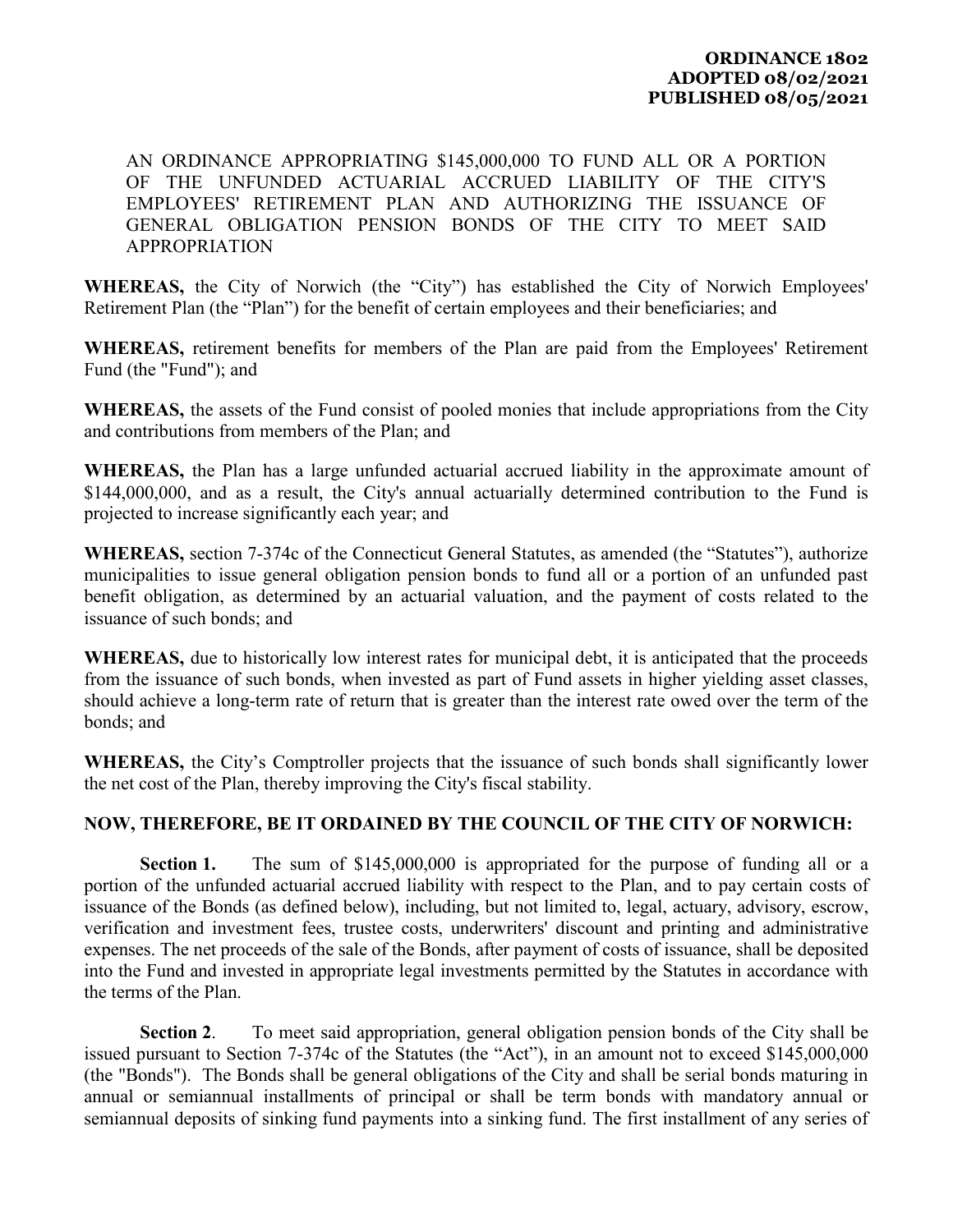the Bonds shall mature or the first sinking fund payment of any series of the Bonds shall be due not later than eighteen months from the date of issue of such series, provided that such first installment shall mature or such first sinking fund payment shall be due not later than the fiscal year of the City next following the fiscal year in which such series is issued. The last installment of such series shall mature or the last sinking fund payment of such series shall be due not later than twenty-five years from such date of issue. The Bonds shall be in the denomination of \$1,000 or a whole multiple thereof, be issued in bearer form or in fully registered form, be executed in the name and on behalf of the City by the manual or facsimile signatures of the City Manager and the Comptroller, bear the City seal or a facsimile thereof, be certified by a bank or trust company designated by the City Manager and the Comptroller, which bank or trust company may be designated the registrar and transfer agent, be payable at a bank or trust company designated by the City Manager and the Comptroller, and be approved as to their legality by Pullman & Comley, LLC, Bond Counsel. Each of the Bonds shall recite that every requirement of law relating to its issue has been duly complied with, that such bond is within every debt and other limit prescribed by law, that the full faith and credit of the City are pledged to the payment of the principal thereof and the interest thereon. The aggregate principal amount of the Bonds, annual installments of principal, redemption provisions, if any, the date, time of issue and sale and other terms, details and particulars of such bonds, including the approval of the rate or rates of interests, shall be determined by the City Manager and the Comptroller in accordance with the requirements of the Statutes. In connection with the issuance of any bonds or notes authorized herein, the City may exercise any power delegated to municipalities pursuant to Section 7-370b of the Statutes, including the authority to enter into agreements managing interest rate risk. The City Manager and Comptroller, on behalf of the City, shall execute and deliver such reimbursement agreements, letter of credit agreement, credit facilities, remarketing, standby marketing agreements, standby bond purchase agreements, and any other commercially necessary or appropriate agreements which are necessary, appropriate or desirable in connection with or incidental to the sale and issuance of such bonds or notes.

**Section 3.** The issue of the Bonds and of all other bonds or notes of the City heretofore authorized but not yet issued, as of the effective date of this ordinance, would not cause the indebtedness of the City to exceed any debt limit calculated in accordance with law.

**Section 4.** Said Bonds shall be sold by the City Manager and Comptroller in a competitive offering or by negotiation, in their discretion. If sold in a competitive offering, the Bonds shall be sold at not less than par and accrued interest on the basis of the lowest net or true interest cost to the City. If sold on a negotiated basis, the City Manager and Comptroller are authorized to execute a bond purchase contract or similar agreement for the sale of the Bonds.

**Section 5.** The Bonds may bear interest which is includable in the gross income of holders thereof for Federal income tax purposes pursuant to the Internal Revenue Code of 1986, as amended, and the issuance of such taxable bonds is hereby determined to be in the public interest of the City.

**Section 6.** The City Manager and Comptroller are hereby authorized to exercise all powers conferred by Section 3-20e of the Statutes with respect to secondary market disclosure and to provide annual information and notices of material events as enumerated in Securities and Exchange Commission Exchange Act Rule 15c2-12, as amended, as may be necessary, appropriate or desirable to effect the sale of the bonds and notes authorized by this ordinance.

**Section 7.** The City Manager and Comptroller are hereby authorized to prepare and distribute preliminary and final Official Statements of the City, to execute and deliver on behalf of the City all such other documents and agreements, and to take all action, necessary and proper for the sale, issuance and delivery of the Bonds, including, but not limited to, repayment agreements, memoranda of